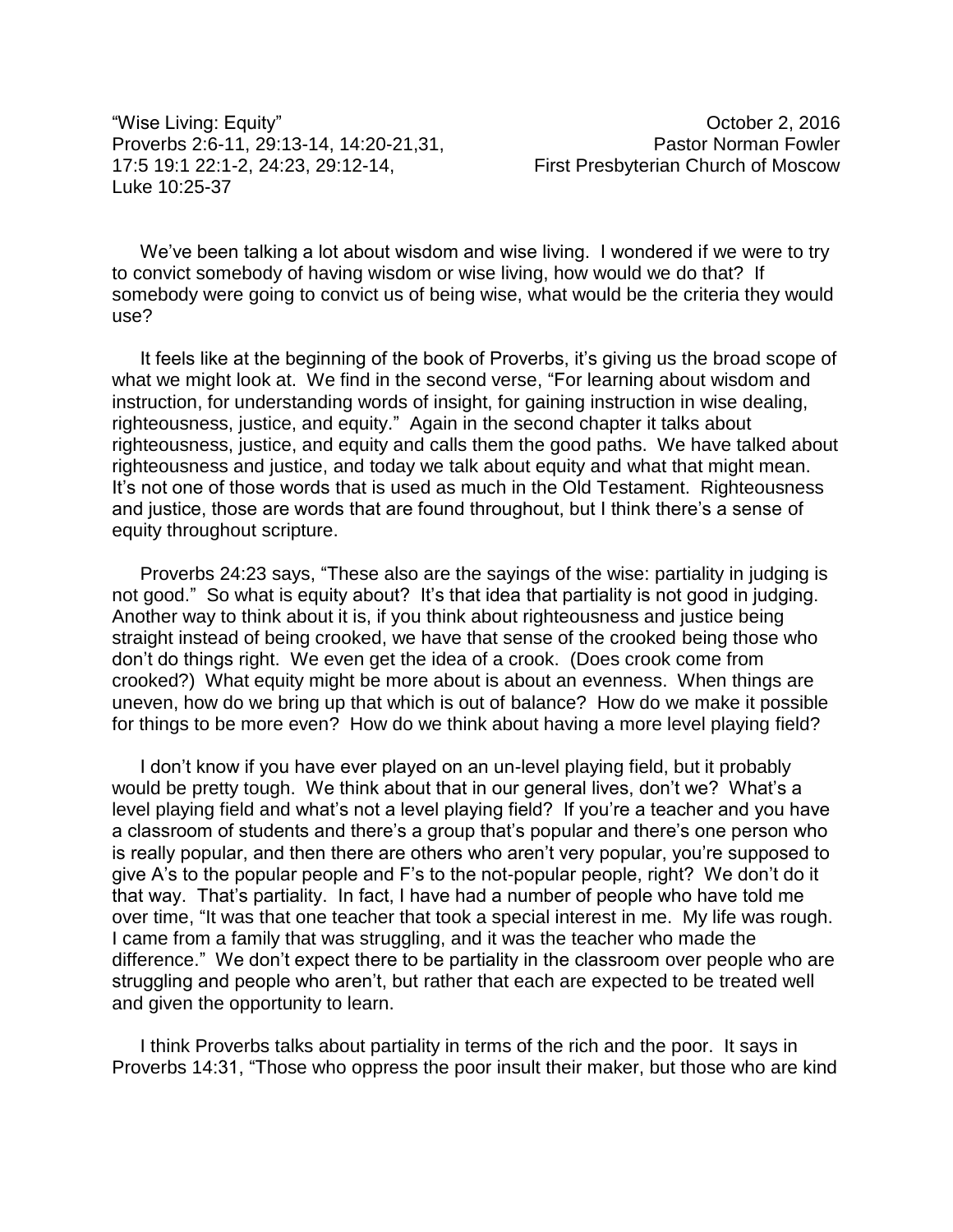to the needy honor him." I find that a pretty strong statement about what God might feel about it and what Proverbs is beginning to identify in terms of partiality.

Proverbs is not saying that we should all be poor and not do anything. Proverbs 14:23 says, "In all toil there is profit, but mere talk leads only to poverty." I don't always like to think about toil as a good thing, but there is the idea that we're to put effort into our lives and if things are just, then our effort should produce something good. Proverbs recognizes that, but it also recognizes, "The field of the poor may yield much food but it is swept away through injustice." The idea is the guy worked hard, he did what he was supposed to, he grew the food, but then he was cheated out of it. He was cheated out of the profits; cheated out of the ability to trade it for what he needed. Swept away.

I think we have a sense of that. There was a program on TV, a cartoon that was a take-off on some of those melodramas that you might see at a little theater. There was the Snidely Whiplash character twirling his mustache, and there would be the damsel in distress. He would be trying to steal her land by trying to make her marry him or sign it over in some way. She won't do it, so finally he ties her up and puts her on the railroad track. What happens? Dudley Do-right always comes and saves the day.

That's a caricature of injustice. That's a caricature of the idea that there are some folks who are greedy enough to try to steal from another. There are ways in which our world is not always structured in a way where everybody has the same opportunity. Proverbs recognizes that there is injustice.

The problem gets compounded, I think, because we struggle with looking at one another and how to do that. Here's what Proverbs 21:4 says about that, "The haughty eyes and the proud heart (the lamp of the wicked) are sin." There's this sense that when we see someone else not doing as well, we want to blame them and say we're better. It's their fault. There's something wrong and we're better. Those haughty eyes and proud heart. It's so easy to do.

I don't know about you, but reading Proverbs always knocks some of the wind out of my sails because it points out things in me that I didn't want to acknowledge. Proverbs wants us to remember, "The rich and the poor have this in common: the Lord is the maker of them all." (Proverbs 22:2) Really, that's the whole basis of the impartiality of faith. The Lord God is the maker of us all. But it's so easy to try to make distinctions.

Proverbs goes on in Chapter 14, verses 20-21, "The poor are disliked even by their neighbors, but the rich have many friends. Those who despise their neighbors are sinners but happy are those who are kind to the poor."

I think somebody a little later had something to say about neighbors. We read that piece from Luke. "Who is my neighbor?" the lawyer asks Jesus. "I know loving God with heart, mind, soul, and strength is the first commandment, and to love my neighbor as myself is the second. But who is my neighbor?" I want to be able to distinguish who